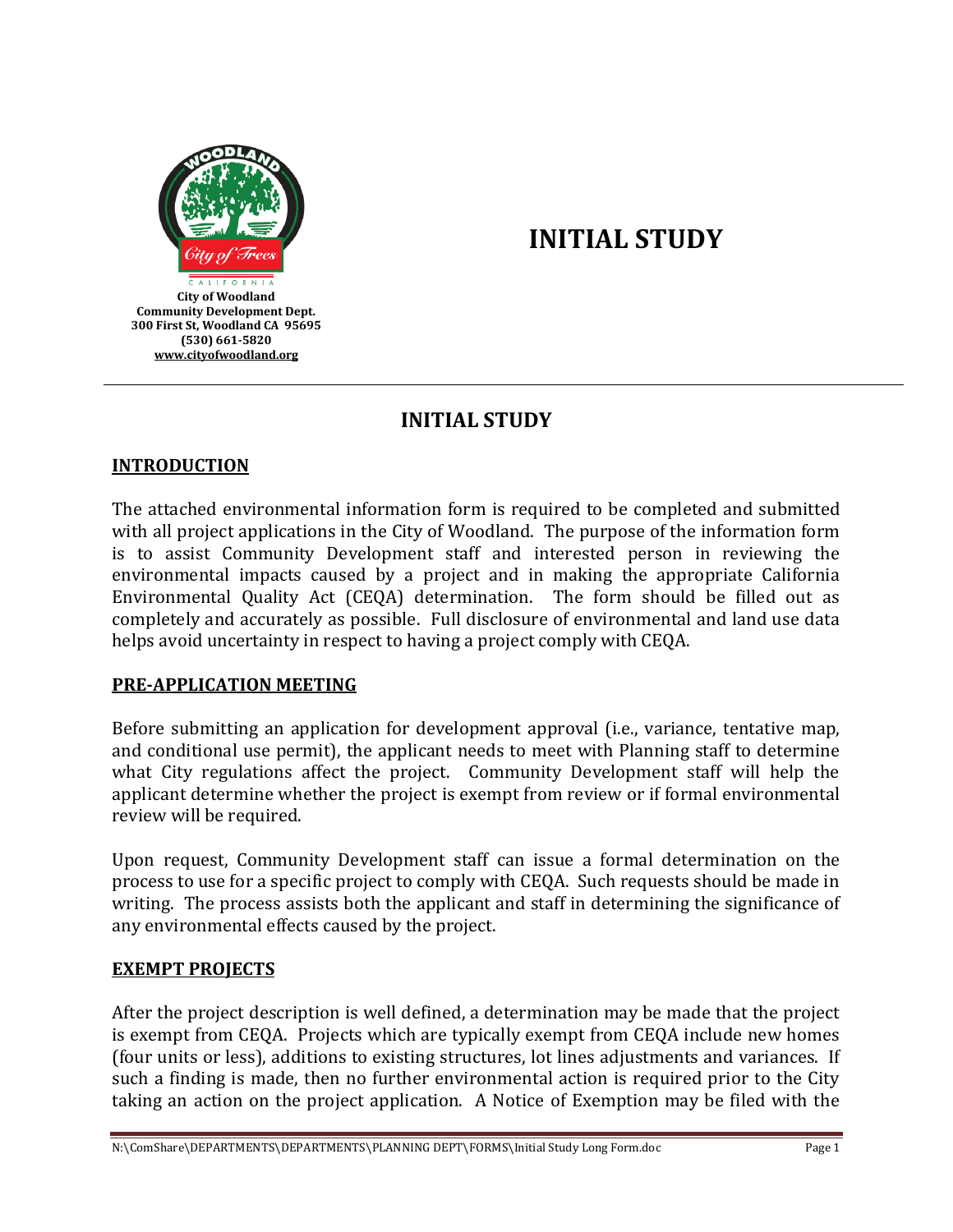County Clerk after approval of the project. This may be done by either the City or applicant, but is not required. Filing the Notice of Exemption starts a 35-day statute of limitations period on legal challenges to the decision that the project is exempt from CEQA.

#### **FORMAL ENVIRONMENTAL REVIEW**

Once the determination is made that the project is subject to formal CEQA review, the applicant will be requested to complete an environmental information form. After the environmental information form is received, a staff person prepares an initial study to determine environmental affects of the project. Based on the initial study, one of three findings will be made: (1) the project has no significant impacts and a negative declaration is appropriate, (2) the new project is covered by a program EIR; it can be reaffirmed by the previous documentation as long as no new impacts are identified and the project is within the scope of the previous project, or (3) the project will or may have significant impacts and an environmental impact report is required are described as follows: A negative declaration or EIR, in addition to the initial study, assist the decision-making body in understanding the environmental impact which may result from a project. The terms are:

a. Negative Declaration – If a project is not exempt from further review (i.e. commercial construction, large-scale home construction or annexations to the City), an initial study is prepared by Community Development staff to determine if a "negative declaration" is appropriate to evaluate the affects the project has on the environment. A negative declaration and/or mitigated negative declaration are appropriate when the decision-making body can make a finding that the project would not have significant affects on the environment.

A negative declaration is subject to a 30-day review period prior to the City taking an action on the project. After approval of the project, the City files a Notice of Determination with the County Clerk's office. Filing the Notice of Determination within five days of approval starts a 30-day statute of limitations period on court challenges to the approval under CEQA. Otherwise, the statute of limitations is 180 days.

- b. Reaffirmation of previous Environmental Impact Report If a project is within the scope of a previously approved project where an environmental impact report (EIR) was prepared, it may be possible to use that EIR for the new project as well. As with all projects, an initial study is prepared for the new project. If it can be determined that no new environmental effects could occur or new mitigation be required, and that the new project is within the scope of the project covered by the program EIR, then the program EIR may be used and no further environmental documentation is needed
- c. Environmental Impact Report (EIR) An EIR is applicable when findings are made that a project will produce significant impacts on the environment. Such impacts may include a significant increase in noise, a significant demand on public services (i.e., water and sewer) and the significant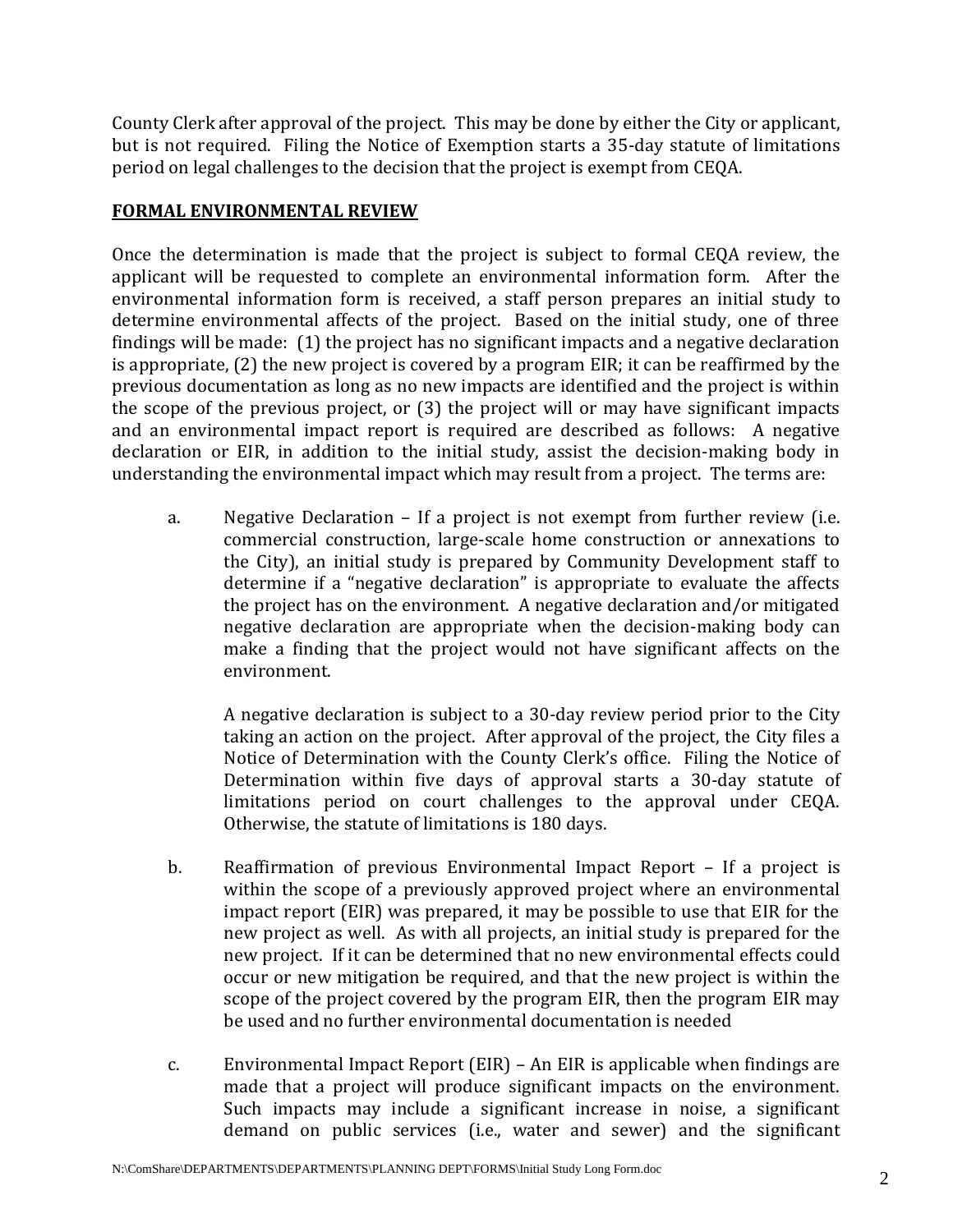deterioration of air quality. An EIR will address how to mitigate significant impacts; however, it may not be possible to mitigate all impacts. In such cases, the City may adopt a Statement of Overriding Considerations that finds the benefits of the project outweigh the impacts.

A draft EIR typically has a minimum 45-day review period prior to the City taking an action on the project. After responses are prepared to comments received on the draft EIR, a final EIR is prepared and certified by the City. After certification by the City, the EIR is adopted as addressing the environmental impacts of the project. After approval of the project, the City files a Notice of Determination with the County Clerk's office. Filing the Notice of Determination within 5 days starts a 30-day statute of limitations period on court challenges to the approval under CEQA. Otherwise, the statute of limitation is 180 days.

EIR's are prepared by independent, private consulting firms that are hired by the City. The firms work for the City but are paid by the applicant through a written agreement. The cost is dependent on the scope of work and level of analysis required.

#### **MITIGATION**

The negative declaration or EIR may include mitigations to reduce the significance of an impact in the conditions of approval. Example – build a sound wall to reduce the noise generated by a project to less-than significant levels. If the City adopts mitigations as part of the project approval, it will also adopt a mitigation monitoring plan to ensure the mitigations achieve the intention of allowing no significant environmental affects. This program may require the applicant to pay additional fees for the management of the mitigation monitoring plan and the required inspections.

#### **TIME FRAME FOR PROCESSING**

Review of environmental impacts is normally done while the project application is being reviewed. The time needed to process both applications will vary depending on the complexity of the project and its potential environmental impact. Environmental review must be completed before final action may be taken on the project application. Generally, action is taken on the environmental review and the project at the same public hearing. State law requires action on a development project within six (6) months from the date the applications are deemed complete if a negative declaration or exemption is issued for the project and within one (1) year if an EIR is required.

#### **PROCESSING FEES**

Application fees help pay for the preparation, processing, advertising and recording of a CEQA determination. Fees are non-refundable. See Community Development Fee Schedule.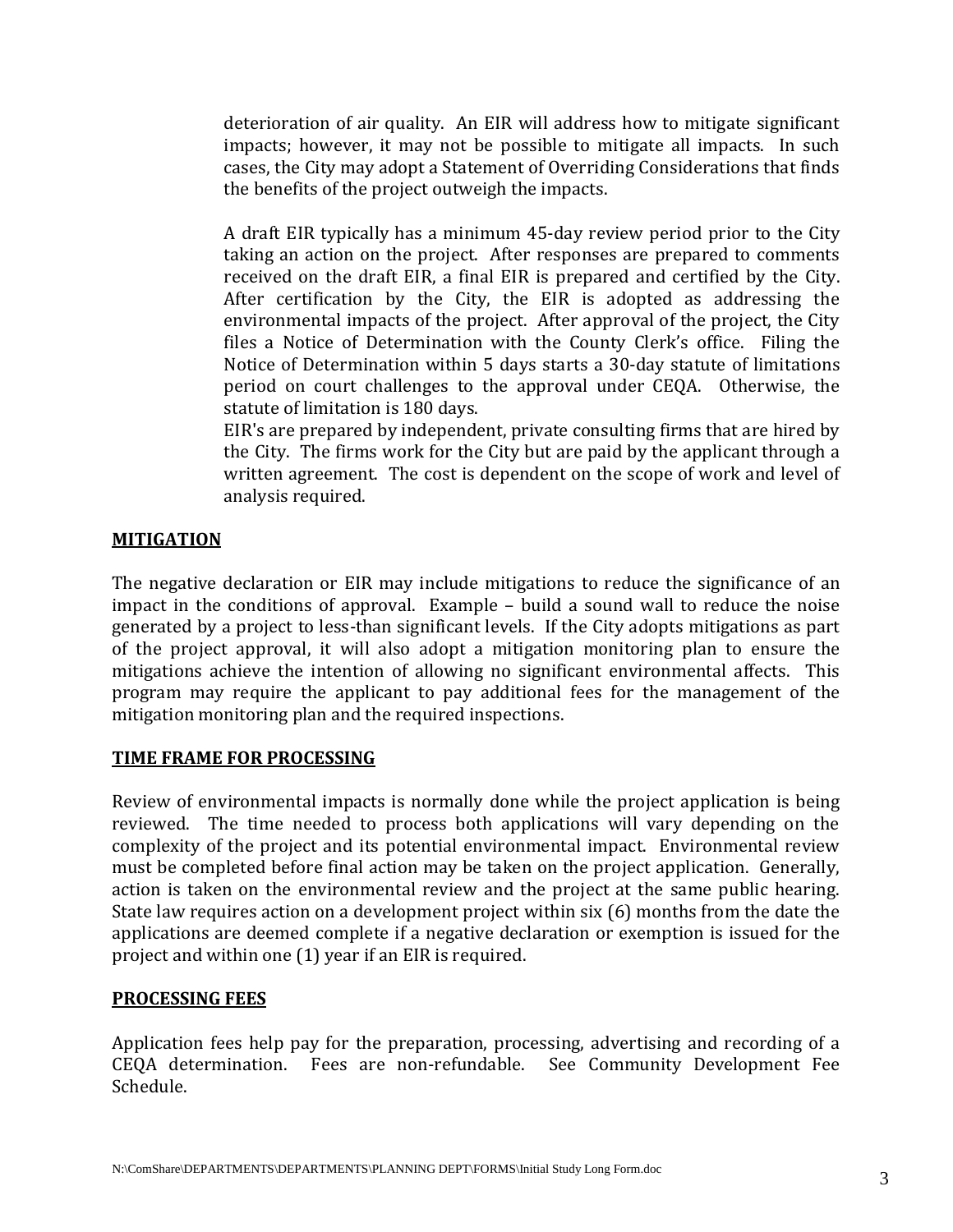Any project that affects wildlife or wildlife habitat will be charged to process a negative declaration application and there is a fee for processing an EIR application. Please check with Yolo County for current fees. Staff will discuss the application of this fee when effects are identified. This fee is charged by the State Department of Fish and Game to review the respective documents. These fees are due and payable prior to the scheduling of a public hearing for a project. Check should be made out to the County of Yolo and paid at the County Recorder's office.

All billing is due and payable prior to an application being processed. For Environmental application fees please see City of Woodland Comprehensive Fee Schedule.\*

| (plus \$*43.00 per hour after first 16 hours) |  |
|-----------------------------------------------|--|
|                                               |  |
| (plus \$*43.00 per hour after first 10 hours) |  |
|                                               |  |
| (plus \$*43.00 per hour after first 10 hours) |  |

For further information on the material presented, request a copy of Chapter 8B, Environmental Protection, of the City of Woodland Municipal code, or speak with a member of the Planning staff. For a complete listing of all fees refer to the Community Development Department Fee Schedule.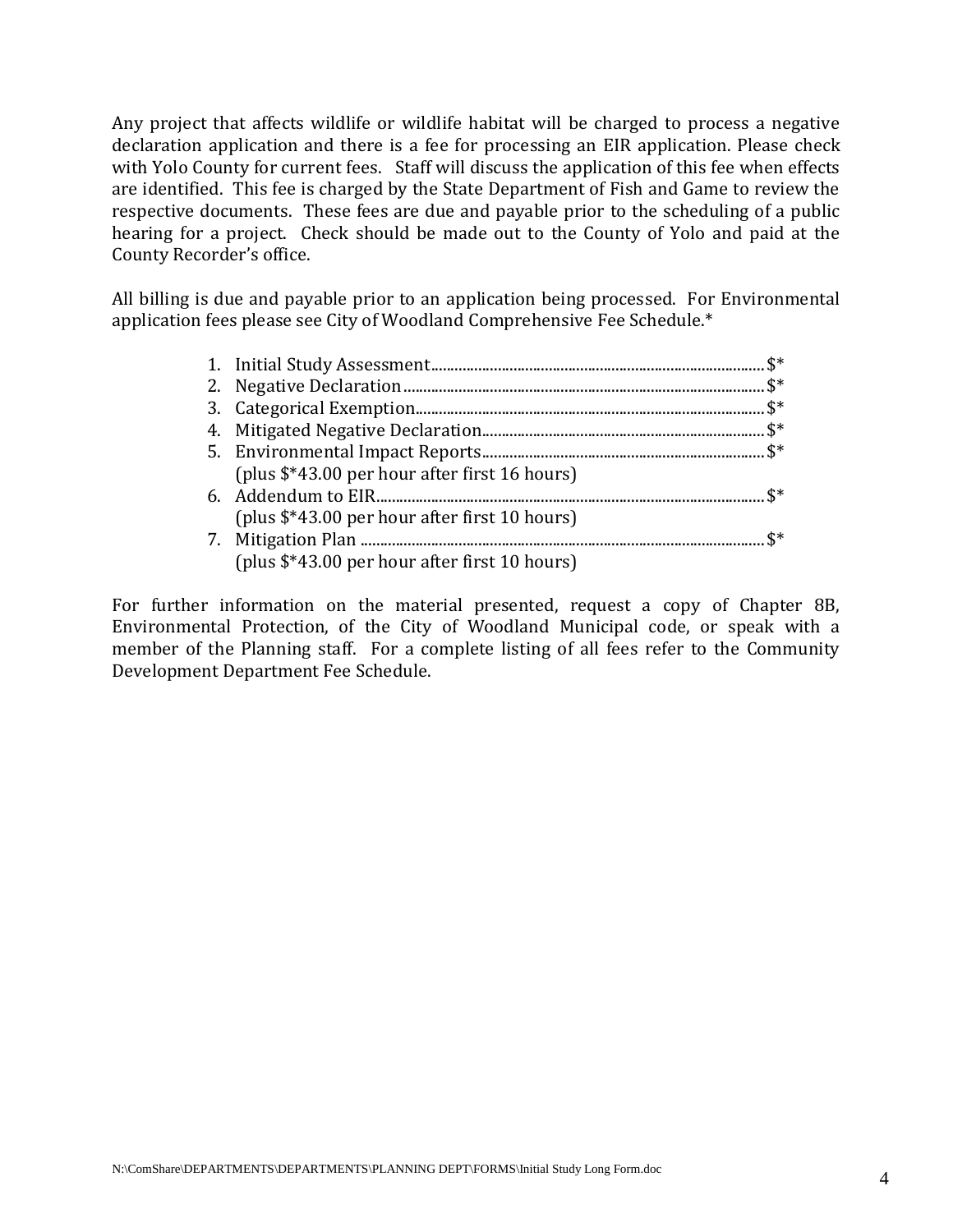## **Figure 1**

# **INITIAL DETERMINATION**



N:\ComShare\DEPARTMENTS\PLANNING FORMS\instructions for filing initial study.doc

N:\ComShare\DEPARTMENTS\DEPARTMENTS\PLANNING DEPT\FORMS\Initial Study Long Form.doc 5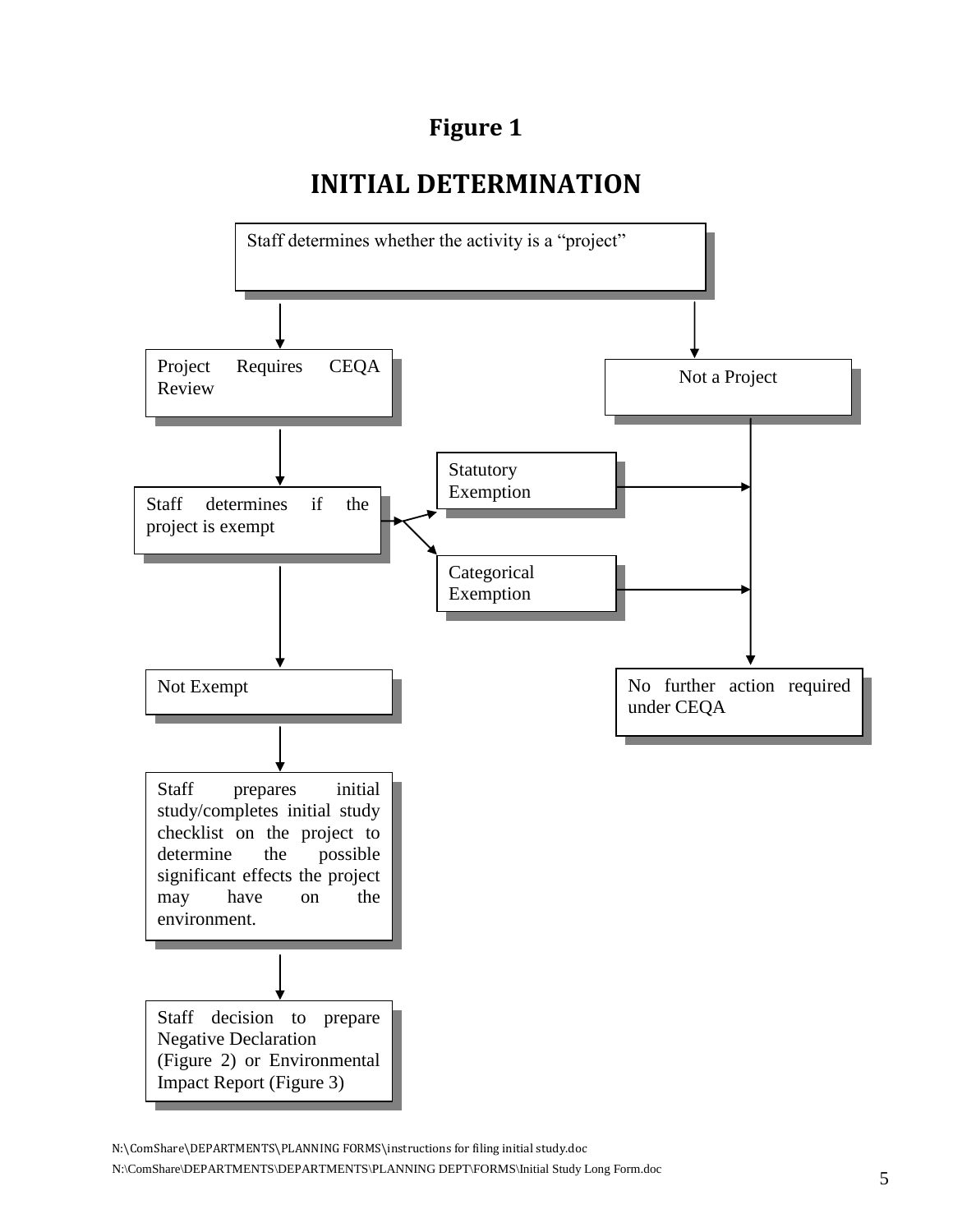### NEGATIVE DECLARATION/MITIGATED NEGATIVE DECLARATION